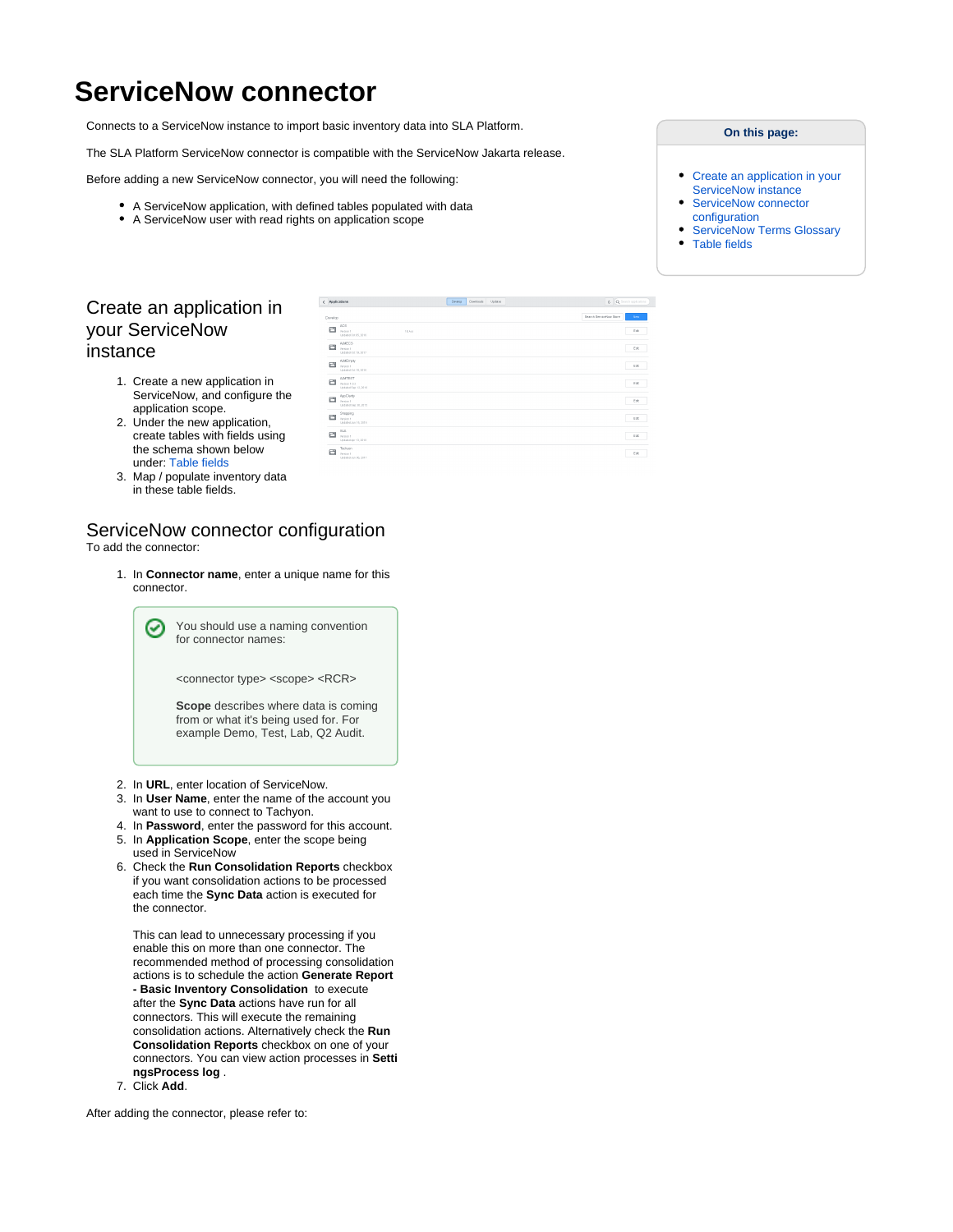- [Connectors page: Test a connector](https://help.1e.com/display/TCN50/Connectors+page#Connectorspage-Testaconnector)  to test the connector configuration
- [Connectors page: Execute a connector sync action](https://help.1e.com/display/TCN50/Connectors+page#Connectorspage-Executeaconnectorsyncaction)
- to actually sync data into a repository
- [Connectors page: Delete a connector](https://help.1e.com/display/TCN50/Connectors+page#Connectorspage-Deleteaconnector)

## Add connector

Inventory

#### Connector name

| URL                       |     |        |
|---------------------------|-----|--------|
|                           |     |        |
| User Name                 |     |        |
|                           |     |        |
| Password                  |     |        |
|                           |     | ◑      |
| Application Scope         |     |        |
|                           |     |        |
| Run Consolidation Reports |     |        |
|                           |     |        |
|                           | Add | Cancel |

## ServiceNow Terms Glossary

[Application Scope](#page-1-0) | [Application Menu](#page-2-1) | [Field types](#page-2-2) | [Instance](#page-2-3) | [Portal](#page-2-4)

<span id="page-1-0"></span>

| Term                     | Definition                                                                                                                                                                                                                                                                                                                                                                                                                                                                                                                                                                                                                    |
|--------------------------|-------------------------------------------------------------------------------------------------------------------------------------------------------------------------------------------------------------------------------------------------------------------------------------------------------------------------------------------------------------------------------------------------------------------------------------------------------------------------------------------------------------------------------------------------------------------------------------------------------------------------------|
| Applic<br>ation<br>Scope | An application scope is a logical boundary in ServiceNow which allows restricted access to services inside ServiceNow portal. Anything<br>that you work upon must come under an application scope in ServiceNow. Every instance of ServiceNow comes with a default application<br>scope called "Global" scope. So, any item e.g. incident, request item, variable set etc. that you create will come under the scope of<br>"Global" application scope. For more information, please refer to: https://docs.servicenow.com/bundle/kingston-application-development<br>/page/build/applications/concept/c ApplicationScope.html |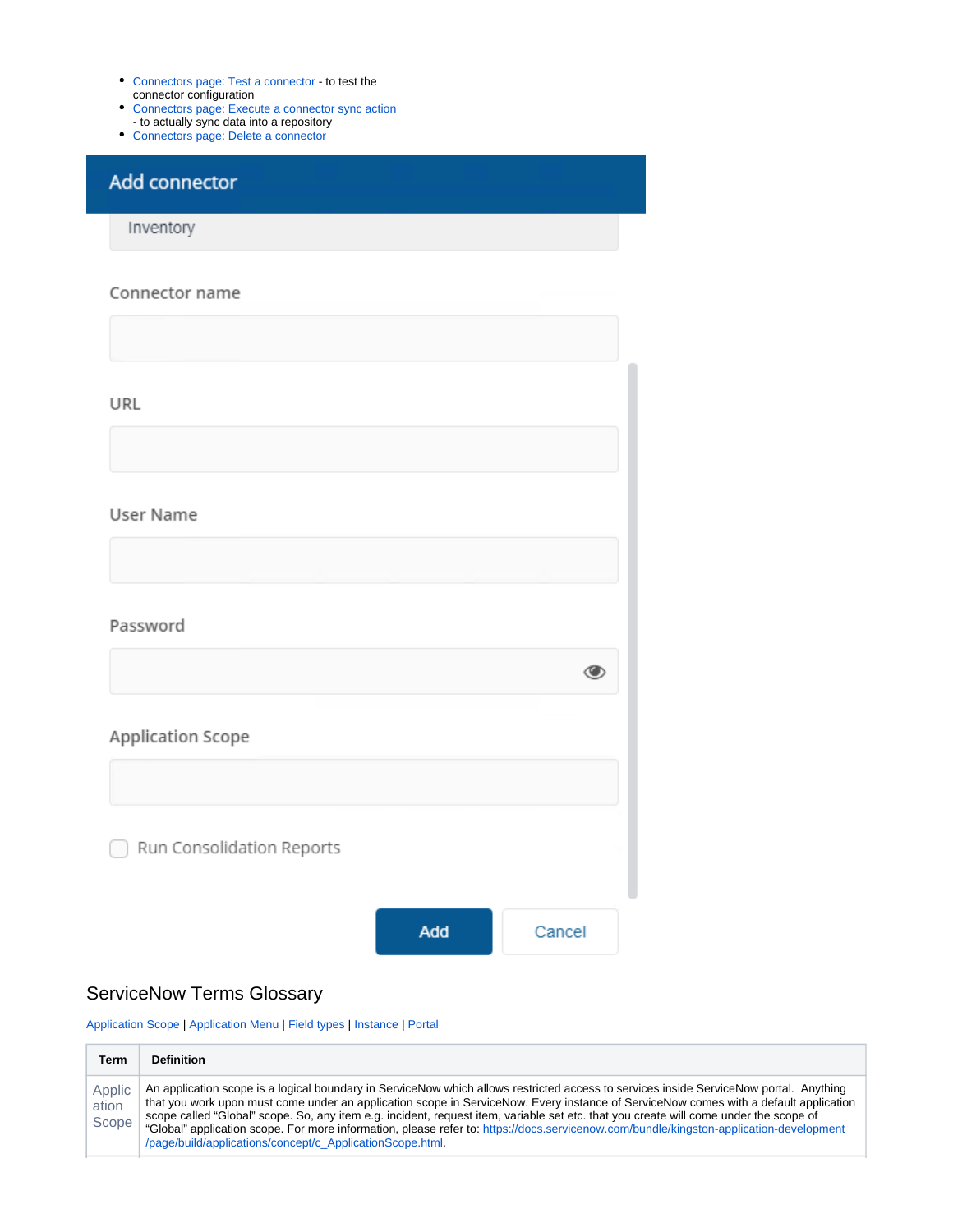<span id="page-2-2"></span><span id="page-2-1"></span>

| Applic              | The application menu forms the main navigational flow of the website. Every top level node in left navigation pane is an application menu                                                                                                                                                                                                                                                                                                                                             |
|---------------------|---------------------------------------------------------------------------------------------------------------------------------------------------------------------------------------------------------------------------------------------------------------------------------------------------------------------------------------------------------------------------------------------------------------------------------------------------------------------------------------|
| ation               | e.g. Self-Service, Benchmarks, Guided Setup etc. For more information, please refer to: https://docs.servicenow.com/bundle/kingston-                                                                                                                                                                                                                                                                                                                                                  |
| Menu                | platform-user-interface/page/use/navigation/concept/c ApplicationNavigation.html.                                                                                                                                                                                                                                                                                                                                                                                                     |
| Field               | ServiceNow database fields support a range of data types. For more information, please refer to: https://docs.servicenow.com/bundle                                                                                                                                                                                                                                                                                                                                                   |
| types               | /kingston-platform-administration/page/administer/reference-pages/reference/r_DatabaseFieldTypes.html                                                                                                                                                                                                                                                                                                                                                                                 |
| Instan<br><b>ce</b> | ServiceNow offer cloud instances to its customers, technology partners (vendors) and community developers. You can correlate it to SQL<br>Server database instances which is the core of entire product. Vendor instance is a licensed product which is fully featured instance of<br>ServiceNow having all the capabilities. Developer instances are trial kind of instances with few limitations e.g. they get reclaimed if the<br>instance remains unused for 10 consecutive days. |
| Portal              | Each instance of ServiceNow is managed, configured and controlled through a website (navigation page). The portal can also be used to<br>create self-service requests as well.                                                                                                                                                                                                                                                                                                        |

## <span id="page-2-4"></span><span id="page-2-3"></span><span id="page-2-0"></span>Table fields

#### **Device**

| DeviceIdent        | String          |
|--------------------|-----------------|
| ComputerName       | String          |
| Vendor             | String          |
| Model              | String          |
| Serial             | String          |
| <b>SocketCount</b> | Int             |
| <b>IsVirtual</b>   | Boolean         |
| <b>IsClustered</b> | Boolean         |
| InventoryDate      | DateTime        |
| PurchaseDate       | <b>DateTime</b> |
| LastLogonDate      | <b>DateTime</b> |
| <b>DomainName</b>  | String          |
| <b>ADSiteName</b>  | String          |
| NetbiosName        | String          |
| NetbiosDomainName  | String          |

#### **DeviceClassification**

| DeviceIdent    | String |
|----------------|--------|
| Classification | String |

#### **DeviceVirtual**

| DeviceIdent                 | String  |
|-----------------------------|---------|
| HostDeviceIdent             | String  |
| Technology                  | String  |
| VMLabel                     | String  |
| IsHostAffinityEnabled       | Boolean |
| <b>IsCPUAffinityEnabled</b> | Boolean |
| MaxAssignedCores            | Int     |
| CPUPoolName                 | String  |
| <b>CPUPoolSize</b>          | Int     |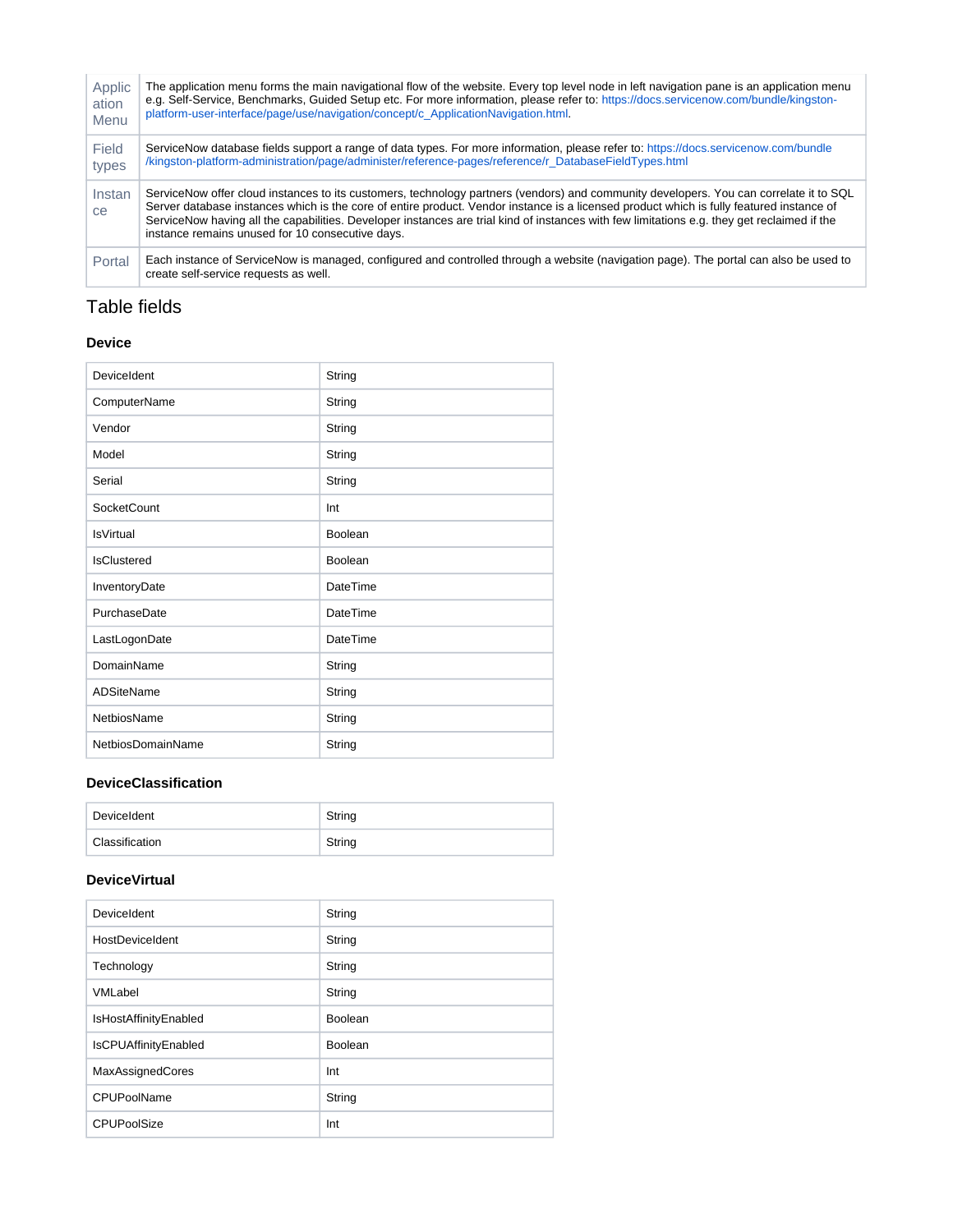#### **File**

| FileIdent | String |
|-----------|--------|
| Name      | String |
| Version   | String |
| Size      | Int    |
| Hash      | String |

## **MapDeviceFile**

| DeviceIdent  | String   |
|--------------|----------|
| Fileldent    | String   |
| LastUsedDate | DateTime |
| Path         | String   |

## **MapDeviceOU**

| DeviceIdent | String |
|-------------|--------|
| OUIdent     | String |

## **MapDeviceSoftware**

| DeviceIdent           | String          |
|-----------------------|-----------------|
| SoftwareIdent         | String          |
| InstallDate           | DateTime        |
| <b>InstanceName</b>   | String          |
| <b>IsClustered</b>    | <b>Boolean</b>  |
| Path                  | String          |
| PurchaseDate          | <b>DateTime</b> |
| <b>IsUsed</b>         | <b>Boolean</b>  |
| <b>IsPublicFacing</b> | <b>Boolean</b>  |
| LastUsedDate          | DateTime        |

## **MapDeviceSoftwareUser**

| DeviceIdent   | String   |
|---------------|----------|
| SoftwareIdent | String   |
| UserIdent     | String   |
| InstanceName  | String   |
| LastLogin     | DateTime |
| IsEnabled     | Boolean  |
| InventoryDate | DateTime |

#### **MapDeviceUser**

| DeviceIdent | String   |
|-------------|----------|
| UserIdent   | String   |
| LastLogin   | DateTime |
|             |          |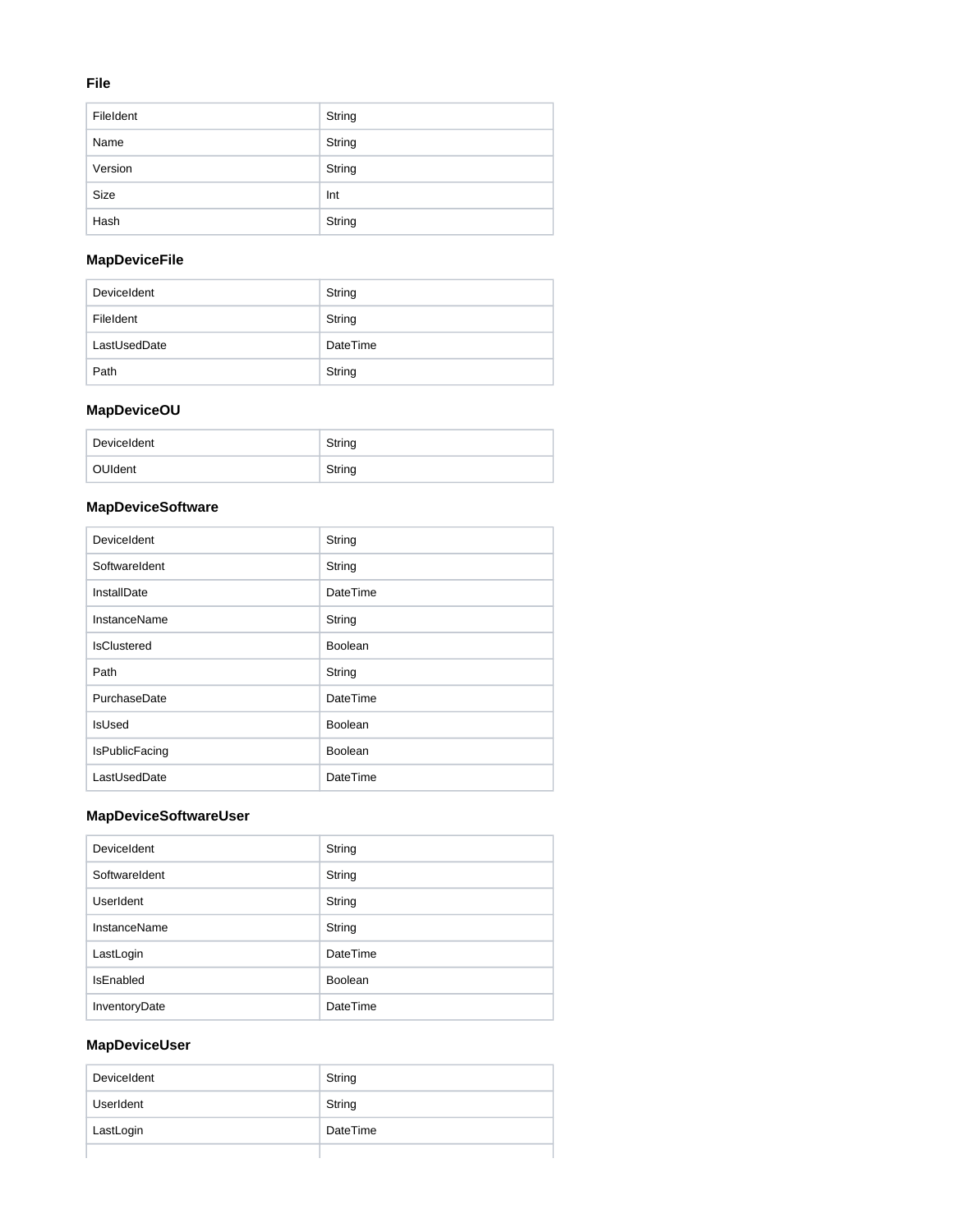| IsEnabled               | Boolean  |
|-------------------------|----------|
| InventoryDate           | DateTime |
| <b>IsTopConsoleUser</b> | Boolean  |

#### **MapSoftwareOU**

| SoftwareIdent | String |
|---------------|--------|
| OUIdent       | String |
| InstanceName  | String |

## **OU**

| <b>OUIdent</b>    | String         |
|-------------------|----------------|
| Name              | String         |
| ParentOUIdent     | String         |
| <b>IsExternal</b> | <b>Boolean</b> |
| Location          | String         |
| Department        | String         |

#### **Processor**

| DeviceIdent           | String          |
|-----------------------|-----------------|
| Vendor                | String          |
| Family                | String          |
| Model                 | String          |
| Name                  | String          |
| CoreCount             | Int             |
| <b>ThreadsPerCore</b> | Int             |
| SpeedMHz              | Decimal         |
| InventoryDate         | <b>DateTime</b> |

#### **Software**

| SoftwareIdent     | String |
|-------------------|--------|
| Vendor            | String |
| Title             | String |
| Version           | String |
| ColloquialVersion | String |
| Edition           | String |

#### **User**

| UserIdent         | String  |
|-------------------|---------|
| <b>UserName</b>   | String  |
| Email             | String  |
| FirstName         | String  |
| LastName          | String  |
| <b>IsExternal</b> | Boolean |